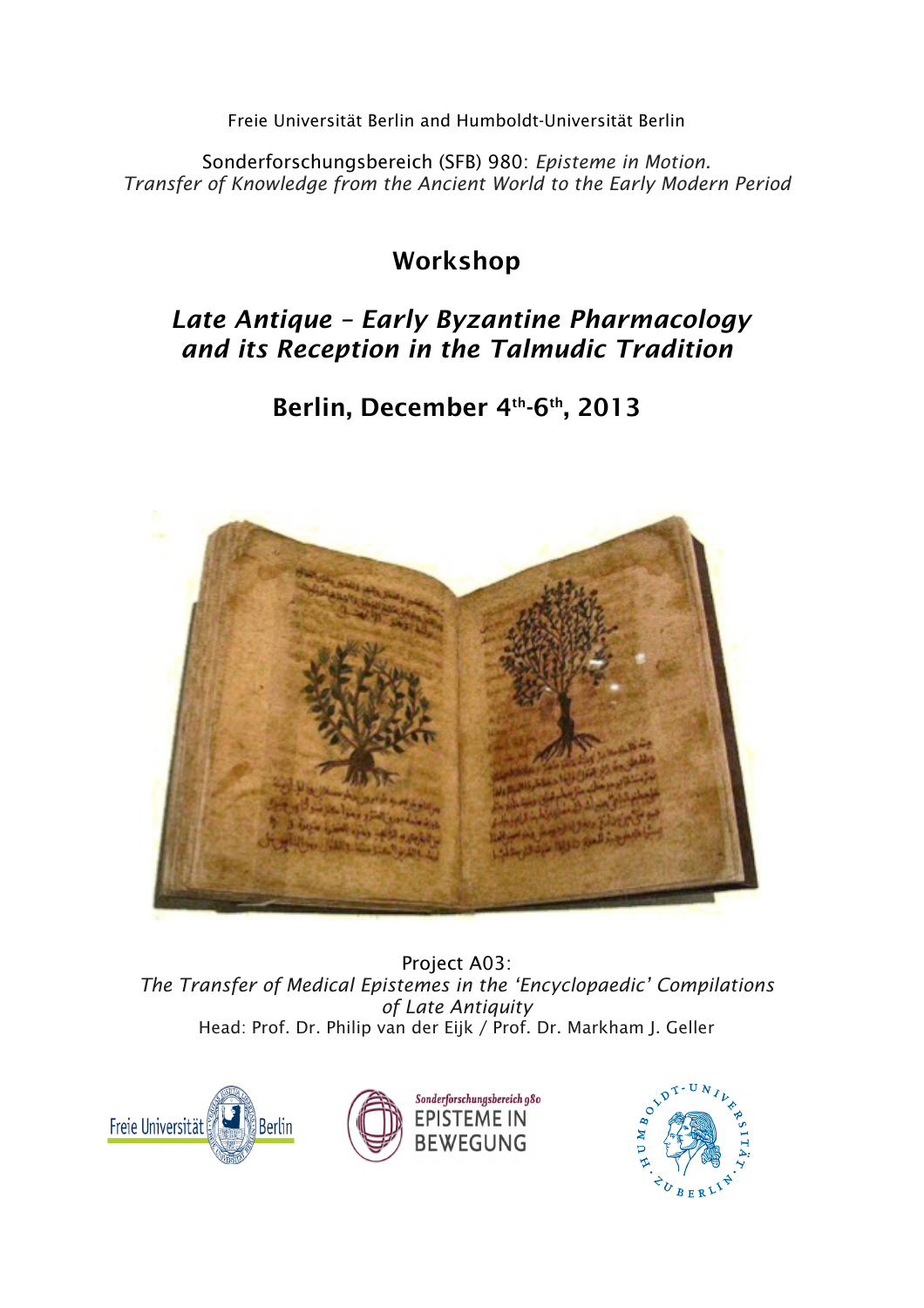# Programme

# Wednesday, December 4th, 2013

For interested guests:

18.15-19.45 SFB Ringvorlesung/Lecture PD Dr. Volkhard Wels (FU Berlin)/ Dr. Pietro Daniel Omodeo (Max Planck Institute for the History of Science) "Kosmologie und Alchemie der Frühen Neuzeit zwischen Wissenschaft, Religion und Dichtung"

> Conference Room in the basement of the Institut für Philosophie, Habelschwerdter Allee 30, 14195 Berlin (U3 to Krumme Lanke; station Dahlem-Dorf or Thielplatz; or Buses 110, M11; or Bus X11, stop: Hittorfstraße)

## Informal Prologue / Opening of the Workshop

20.00 Welcome and Introduction Philip van der Eijk/Markham J. Geller/Lennart Lehmhaus/ Matteo Martelli Dinner, Restaurant "MILO", Münstersche Straße 6, 10709 Berlin (Wilmersdorf)

## Thursday, December 5th, 2013

Venue Conference Room L116, Silberlaube Freie Universität Berlin, Otto-von-Simson-Straße 26 (ground floor), 14195 Berlin 9.30 Registration

## Morning session:

*.*

*Pharmacology in the Talmudic Tradition and its Surrounding Cultures*

10.00-10.45 Aaron Amit (Bar-Ilan University, Israel) *Methodological Pitfalls in the Identification of the* kos shel *jaarin*.

### 10.45-11.15 Coffee Break

11.15-12.00 Theodore Kwasman (Universität Köln) *Some observations on the identification of plant names in Jewish Babylonia*

12.00-12.45 Yevgeniy Zingerman (FU Berlin) *Tasty and Healthy – Spices as Medicine*.

### 13.00-14.30 Lunch at Galileo Restaurant, FU Campus

Um Anmeldung wird gebeten/ RSVP: agnes.kloocke@topoi.org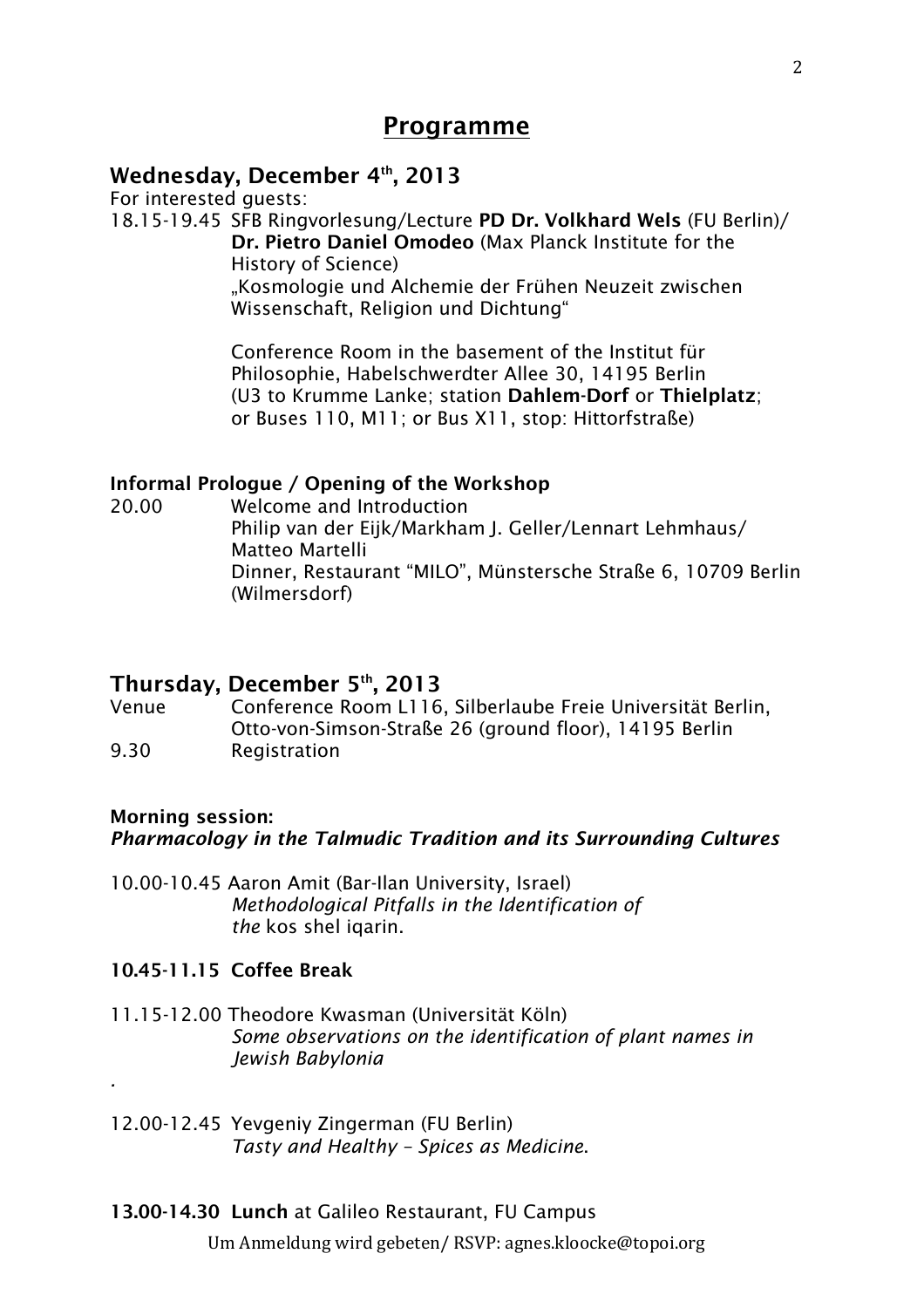#### Thursday, December 5th, 2013 Afternoon session: *Roman and Late Antique Pharmacology*

- 14.30-15.15 Caroline Petit (Warwick University) *Galen's Treatise* On Simple Drugs *in the Pharmacological Tradition*
- 15.15-16.00 Laurence Totelin (Cardiff University) *Galen's Influence on Gynaecological Pharmacology in Late Antiquity and Early Byzantium*
- 18.00 Official Dinner at TOPOI-House, Hittorfstraße 18

#### Friday, December  $6<sup>th</sup>$ , 2013

Venue: TOPOI-House, Freie Universität Berlin Hittorfstraße 18, 14195 Berlin

#### Morning session: *Early Byzantine Pharmacology*

- 10.00-10.45 Serena Buzzi (University of Torino) and Irene Calà (University of Bologna and Palermo), *Ricette per la cura del viso nelle enciclopedie mediche tardoantiche*
- 10.45-11.30 Gabrielle Lherminier (Paris École pratique des hautes études), *Paul d'Égine, Galien et l'aspic de Cléopâtre. Compilation et réécriture des sources dans les*  Epitomae medicae

#### 11.30-12.00 Coffee Break

- 12.00-12.45 Anna Maria Ieraci Bio (University of Naples, Federico II), *La sistematizzazione della farmacologia a Bisanzio: il* Dynameron *di Nicola Mirepso*
- 12.45-13.30 Round Table, Chair: Eric Gowling/Ph. van der Eijk/M. J. Geller: Concluding remarks.

#### 13.30- 15.30 Lunch Break

#### 15.30-18.00 Epilogue: Meeting/Workshop on Aetius *Exploring Late Antique Medical Encyclopaedias: Methodological Approaches* Venue: HU Berlin. Departments of Classics (Seminar room 4079), Friedrichstrasse 191, 4<sup>th</sup> floor